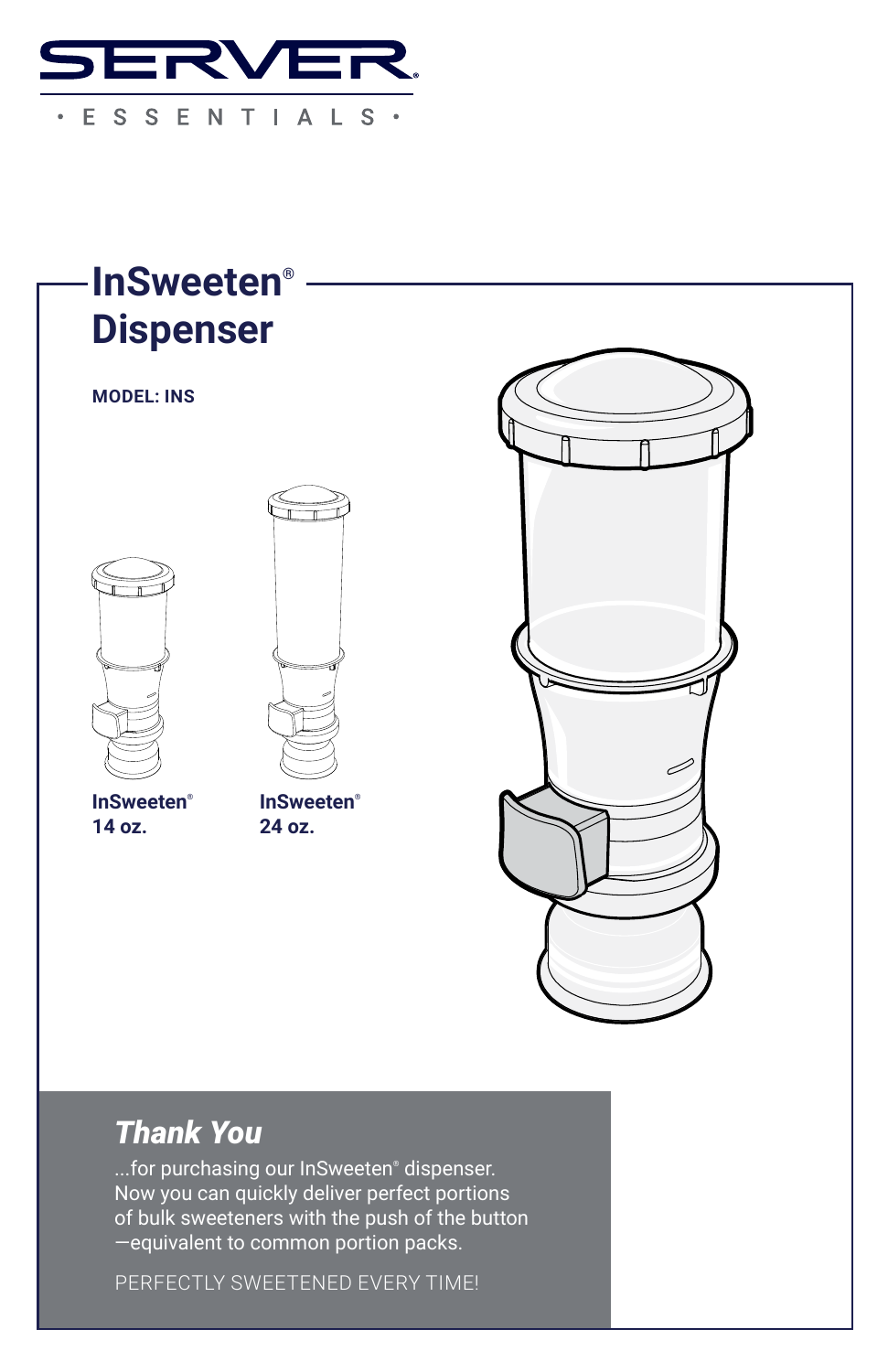# ASSEMBLY WASH ALL PARTS

## PROPERLY BEFORE USE. See page 5.

#### SELECT PORTION TRIGGER

(if more than one is provided). Trigger determines portion size dispensed.

#### **PORTION SIZE TRIGGER**

| $1/2$ TSP $\dots\dots\dots\dots\dots\dots$       |
|--------------------------------------------------|
| 0.31 TSP BLUE                                    |
| 0.31 TSP  PINK                                   |
| 0.31 TSP  YELLOW                                 |
| $0.7$ TSP $\ldots$ , $\ldots$ , $\ldots$ , WHITF |
| 1 TSP  WHITF                                     |
| 1 TSP  GREEN                                     |
| 1 TSP TAN                                        |
|                                                  |

# *stamped in trigger cavity.* ■MWWW

*Portion size is also* 

#### 2 INSERT TRIGGER

With unit upside down on countertop, slide spring end of trigger assembly into side slot. Smooth side of trigger should face down.



#### 3 INSTALL CLOSER PLATE

#### into unit body.

Hold closer plate by grasp tab.

Slowly push trigger assembly into unit body.

Ensure spring does not pop loose.

Insert closer plate rim tab into largest interior opening of trigger.

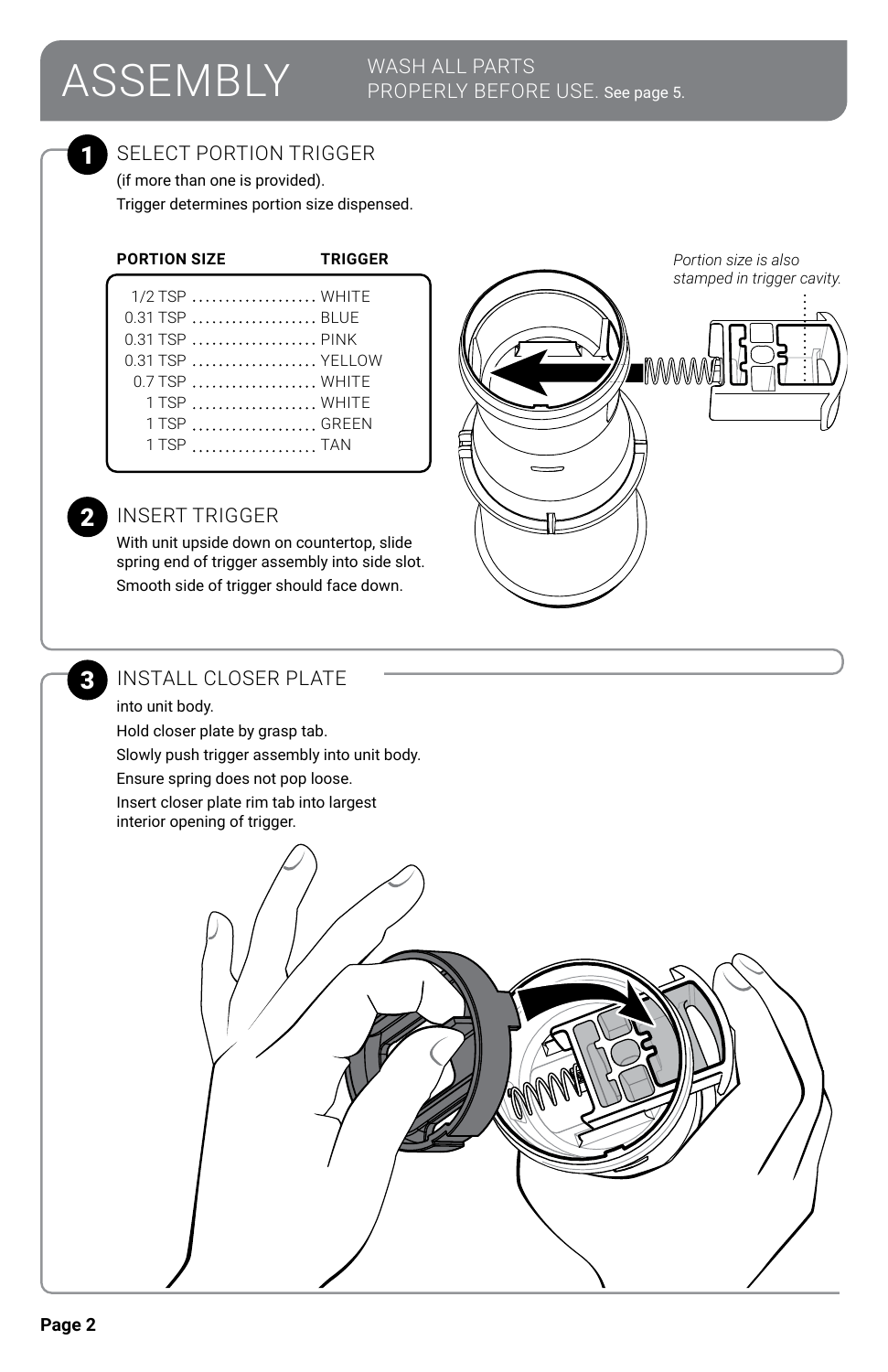4 INSTALL SPREADER onto unit body,

rotating clockwise to tighten.





#### 5 FILL UNIT

Flip unit right-side up and add granular ingredient.



#### 6 INSTALL LID

onto unit body, rotating clockwise to tighten.

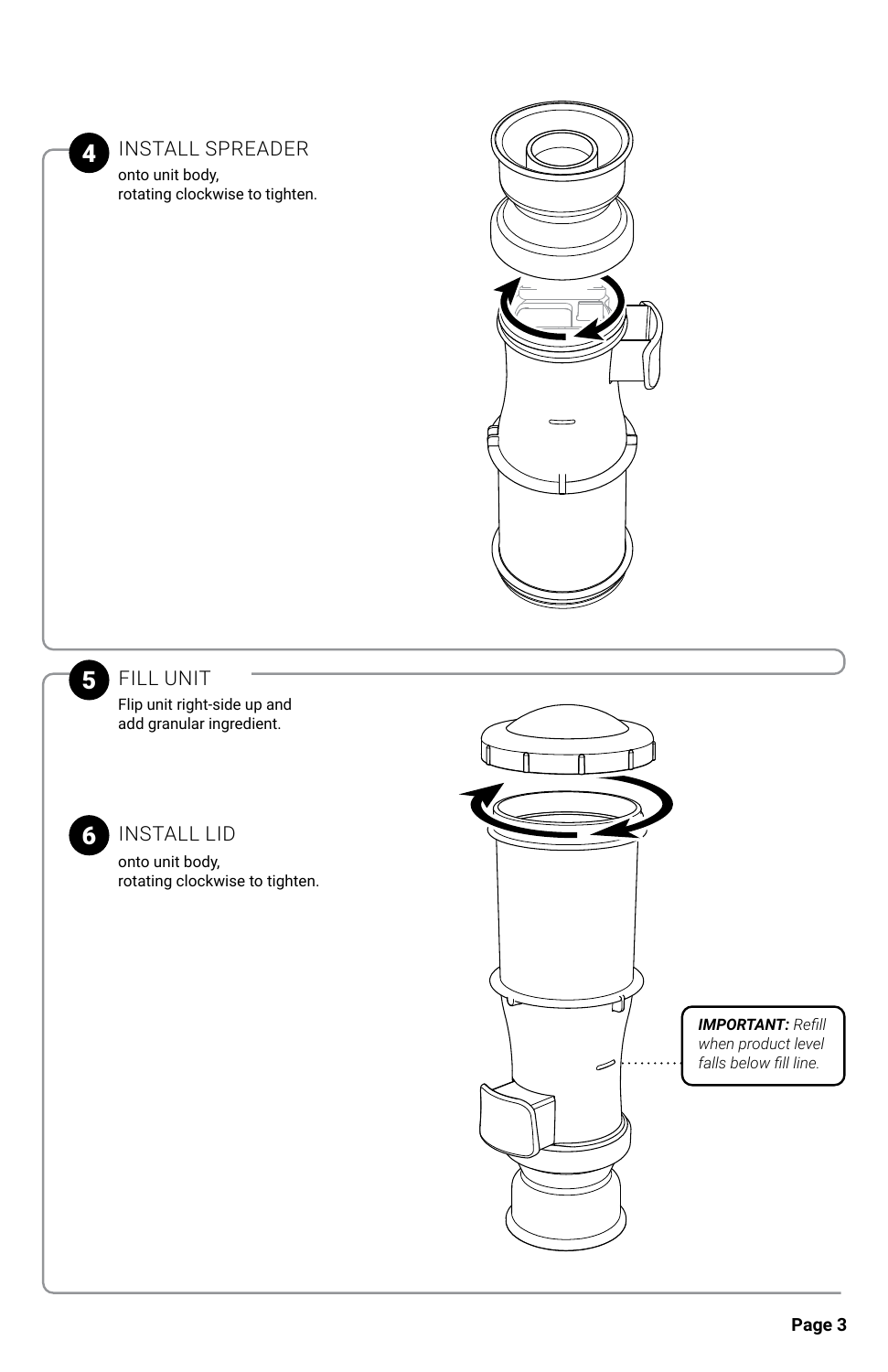



According to food and safety regulations, most foods must be stored and/or served at certain temperatures or they could become hazardous. Check with local food and safety regulators for specific guidelines. Server Products, Inc. cannot be responsible for the serving of potentially hazardous product.

#### IMPORTANT

**Clean, rinse, sanitize, and dry parts daily or regularly to comply with local sanitization requirements.**



## DISASSEMBLY



2

- EMPTY UNIT Pour out any remaining ingredient.
- 

4

- REMOVE SPREADER
- REMOVE CLOSER PLATE

Set unit upside down on countertop. Grasp tab of closer plate while holding trigger in.

Pull closer plate up and out of unit. Slowly release trigger to home position, to ensure spring does not pop loose.



REMOVE TRIGGER ASSEMBLY from side slot of unit.

#### REMOVE LID **1 REMOVE SPRING FROM TRIGGER** only if necessary for cleaning.

- Pry off spring with a flathead screwdriver.
- Push straight end of spring out of center groove in circular tab of trigger.



#### RE-INSTALL SPRING

- Align straight end of spring into center groove in circular tab of trigger.
- Use flathead screwdriver to press down on straight end of spring.
- Snap spring into circular tab of trigger.

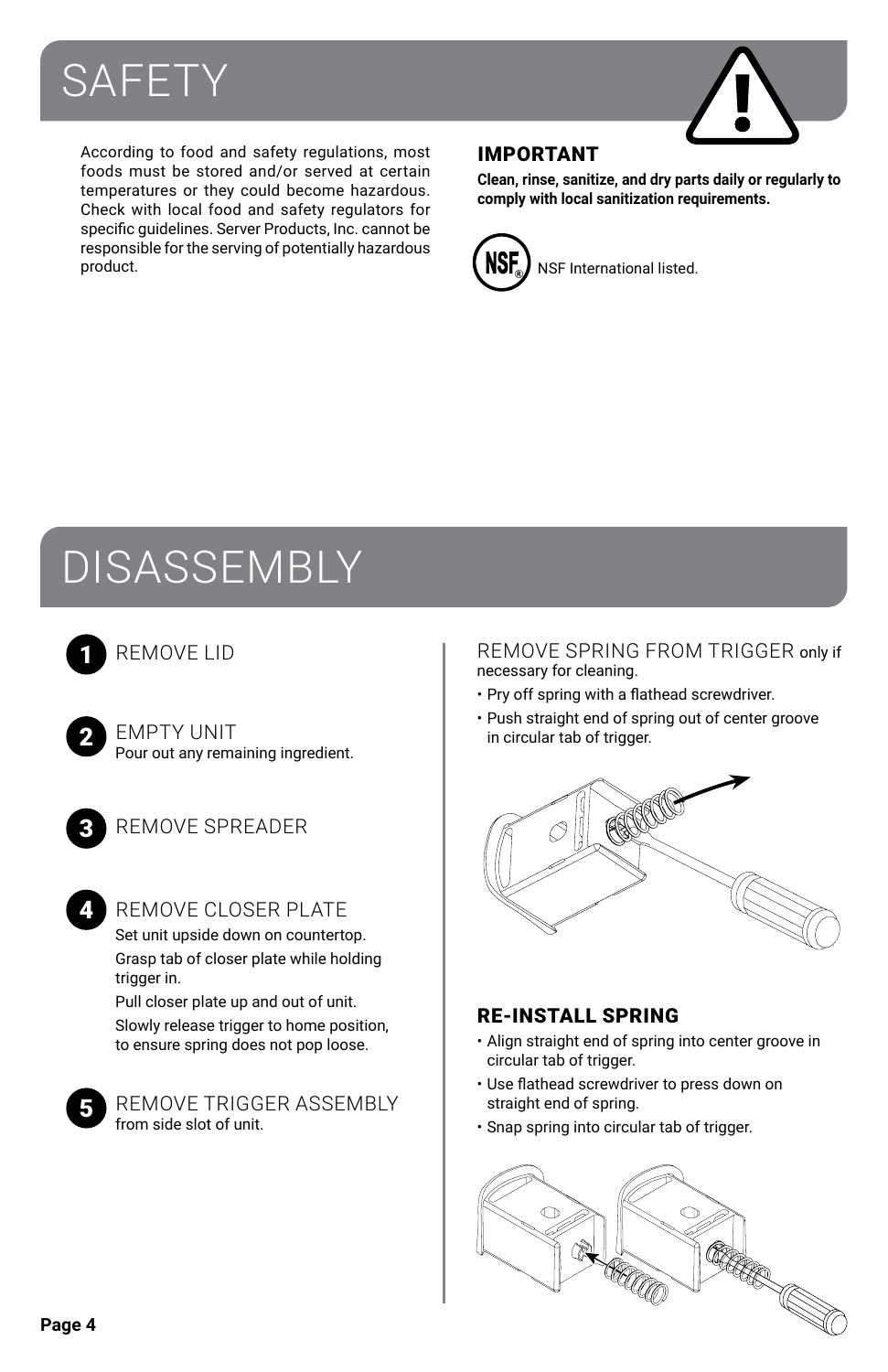# **CLEANING**



#### WASH

After disassembly, wash all parts with dishwashing detergent and hot water.



#### RINSE

Fully rinse all parts thoroughly with clear water



#### SANITIZE

all parts according to local sanitization requirements. All parts in contact with food must be sanitized.



AIR DRY

all parts fully before refilling.

## YES!

o(  $\bigcap$ 

#### Use dishwashing soap and hot water

- Dishwasher safe
- Do not use abrasive, caustic or ammonia based cleansers.
- Do not use cleansing agents with high concentrations of acid, alkaline or chlorine.
- Do not use metal scrapers or cleaning pads that could scratch surfaces.

## SERVER PRODUCTS LIMITED WARRANTY



This Server product is backed by a two-year limited warranty against defects in materials and workmanship. See Server-Products.com for details.

## GENERAL SERVICE, REPAIR OR RETURNS

Before sending any item to Server Products for service, repair, or return, contact Server Products customer service to request a **Return Authorization Number**. Merchandise must be sent to Server Products with this number. Service is extremely prompt. Typically, units are repaired and ship out within 48 hours of receipt.

Merchandise being returned for credit must be in new and unused condition and not more than 90 days old and will be subject to a 20% restocking charge.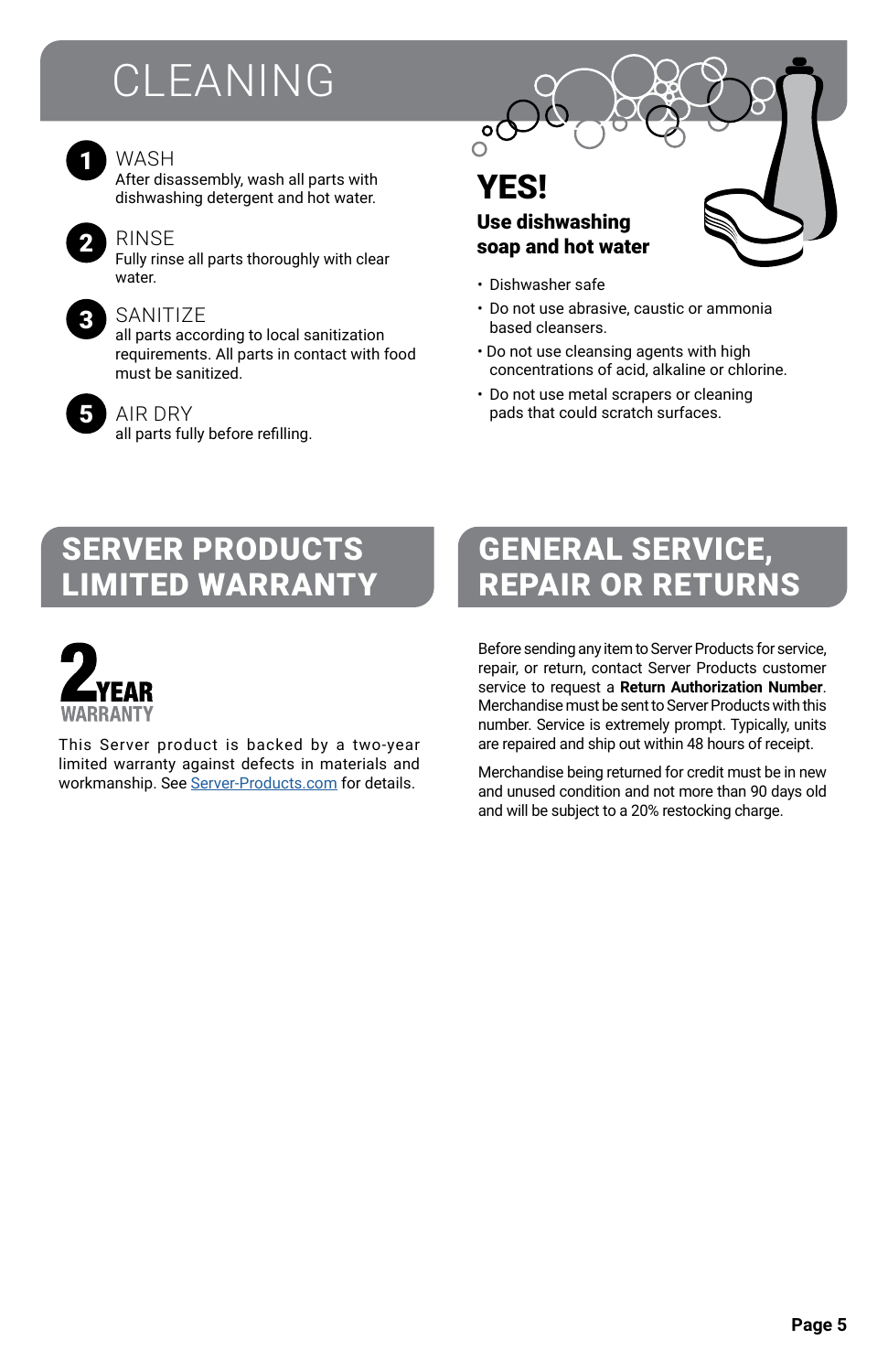## SWEETSTATION® RACKS





Lightweight, wall-mounted rack securely holds dispensers in place for single-handed operation.

Key slot mounting makes removal easy.

#### SWEETSTATION™ RACK MOUNTING

- Select wall location or sturdy vertical surface for mounting.
- Determine proper mounting hardware you will need to supply.
- Consider best placement for ease of use.
- Locate (4) mounting holes 7**"** and 2-3/8**"**  apart as shown in diagram below.

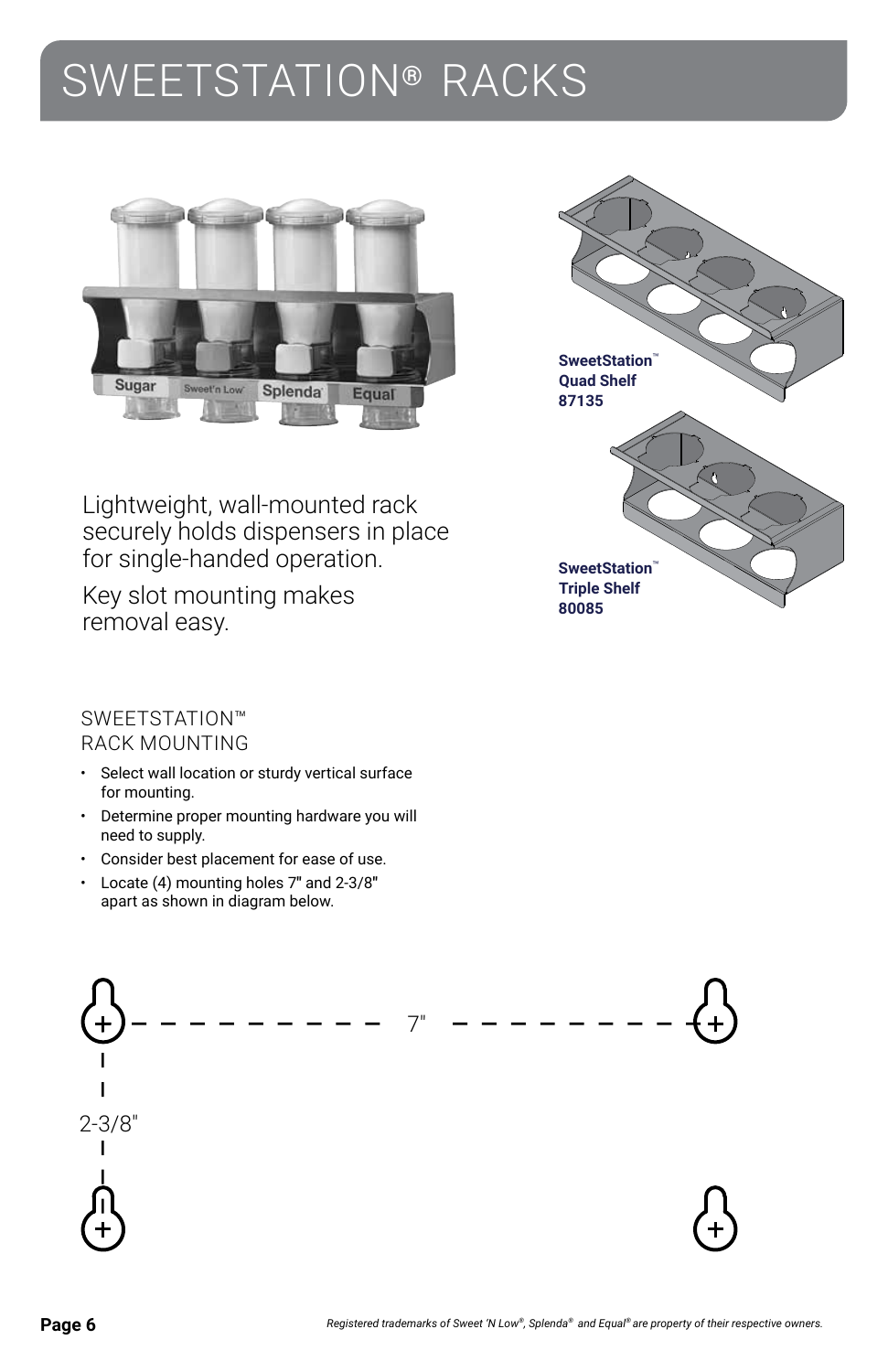# TROUBLESHOOTING



#### INCONSISTENT PORTIONS?

*Heat and moisture can cause ingredients to settle and become packed in.*

- Shake unit to dislodge light clumping.
- Ensure ingredients have not become clogged within the unit—disassemble and inspect.
- Clean unit and air dry fully before refilling.
- Ensure ingredient level is above fill line.

#### TRIGGER WON'T PUSH IN?

• Ensure closer plate is properly installed with rim tab in the largest opening of trigger.







### Please Visit www.YouTube.com/user/ServerProducts

to see videos of more information.